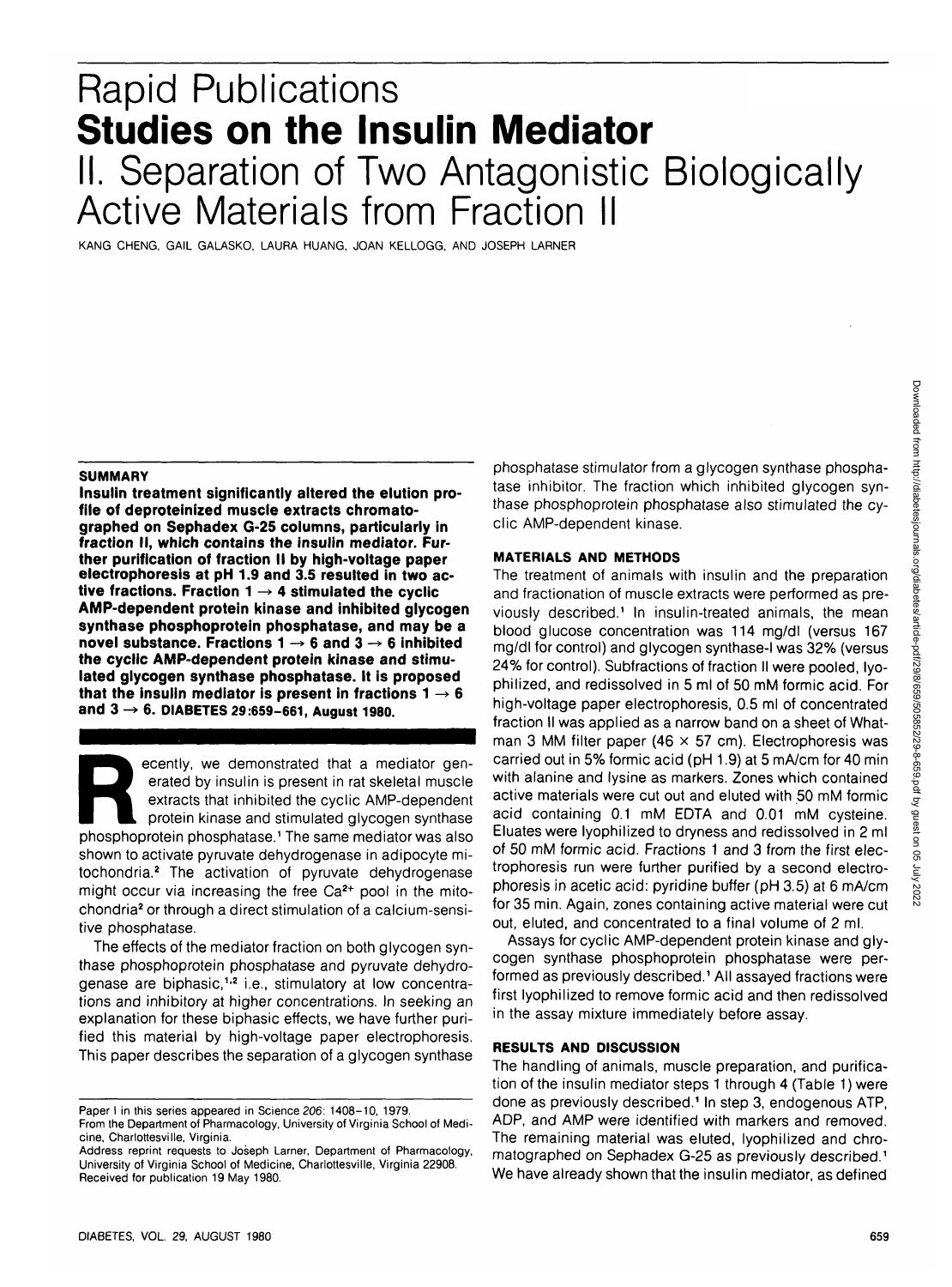# STUDIES ON THE INSULIN MEDIATOR, II.

TABLE 1 Purification of the insulin mediator

| Step | Procedure                                                       |
|------|-----------------------------------------------------------------|
|      | Frozen powdered muscle.                                         |
| 2    | Heat deproteinized.                                             |
| з    | Paper chromatography.                                           |
| 4    | Sephadex G-25 chromatography of<br>nucleotide "free" fraction.  |
| 5    | High-voltage electrophoresis at pH 1.9<br>of fraction II.       |
| 6    | High-voltage electrophoresis at pH 3.5<br>of fractions 1 and 3. |
|      |                                                                 |

by its ability to inhibit the cyclic AMP-dependent protein kinase, to activate the glycogen synthase phosphoprotein phosphatase, and to activate pyruvate dehydrogenase,<sup>2</sup> is present predominantly in fraction II of the Sephadex G-25 column chromatogram.<sup>1</sup> We have now observed that, when Sephadex G-25 chromatograms of control and insulintreated muscle extracts are directly compared, (Figure 1) there is a consistently observed alteration in the 230 nm absorption and ninhydrin profiles of fraction II under conditions in which there is no significant difference in the total amount of material present in fraction II.\* The altered profile of the insulin-pretreated extract was better maintained when the elution buffer contained 0.1 mM EDTA and 0.01 mM cysteine. These results indicate that there is a redistribution of ninhydrin-positive materials after insulin pretreatment, and

**FIGURE 1. Sephadex G-25 chromatograms of both deproteinized control and Insulin-treated muscle extracts. Materials eluted from Whatman 3 MM filter paper sheets were lyophllized and redlssolved In 5 ml of 50 mM formic acid and applied to a Sephadex G-25 column (5 x 85 cm). The column was eluted with 50 mM formic acid containing 0.1 mM EDTA and 0.01 mM cystelne with a flow rate of 15 sec/drop and 50 drops per fraction. (O), control muscle extract from 61 grams of original muscle; (•), Insulin-treated extract from 55 grams of original muscle. This result has been observed consistently In 3 experiments.**



\* The differences between control and insulin chromatograms in the total peak amounts of fraction III, IV, and V are most likely due to incomplete removal of nucleotides in the preceding paper chromatography step and are not related to the insulin treatment.

sulfhydryl groups might play an important role in stabilizing the insulinized state during chromatography.

Further purification of fraction II by high-voltage paper electrophoresis at pH 1.9 (step 5, Table 1) resulted in 4 fractions which were identified on the basis of ninhydrin reactivity and fluorescence detection. These fractions were cut out as bands, eluted from the paper, lyophilized as previously described<sup>1</sup> and tested for their effect on both the cyclic AMP-dependent protein kinase and phosphoprotein phosphatase activities. Fraction 1, close to the anode, markedly inhibited phosphoprotein phosphatase activity and stimulated cyclic AMP-dependent protein kinase. Fraction 3, closer to the cathode, but removed from fraction 1 by 7 cm, stimulated phosphoprotein phosphatase and inhibited the cyclic AMP-dependent protein kinase (data not shown). Both fractions 1 and 3 were eluted from the paper, lyophilized as previously described<sup>1</sup> and refractionated by a second high-voltage paper electrophoresis at pH 3.5 (Table 1, step 6). Seven fractions were identified by ninhydrin reactiv-

**FIGURE 2. Effect of fractions 1**  $\rightarrow$  **4 and 1**  $\rightarrow$  **6 on cyclic AMP-dependent protein kinase and glycogen synthase phosphoprotein phosphatase. The control activities of protein kinase in the absence and presence of cyclic AMP were 0.06 and 1.5 nmol/min/mg** protein, respectively. The final concentration of cyclic AMP is 2.5  $\mu$ M, **when present.**